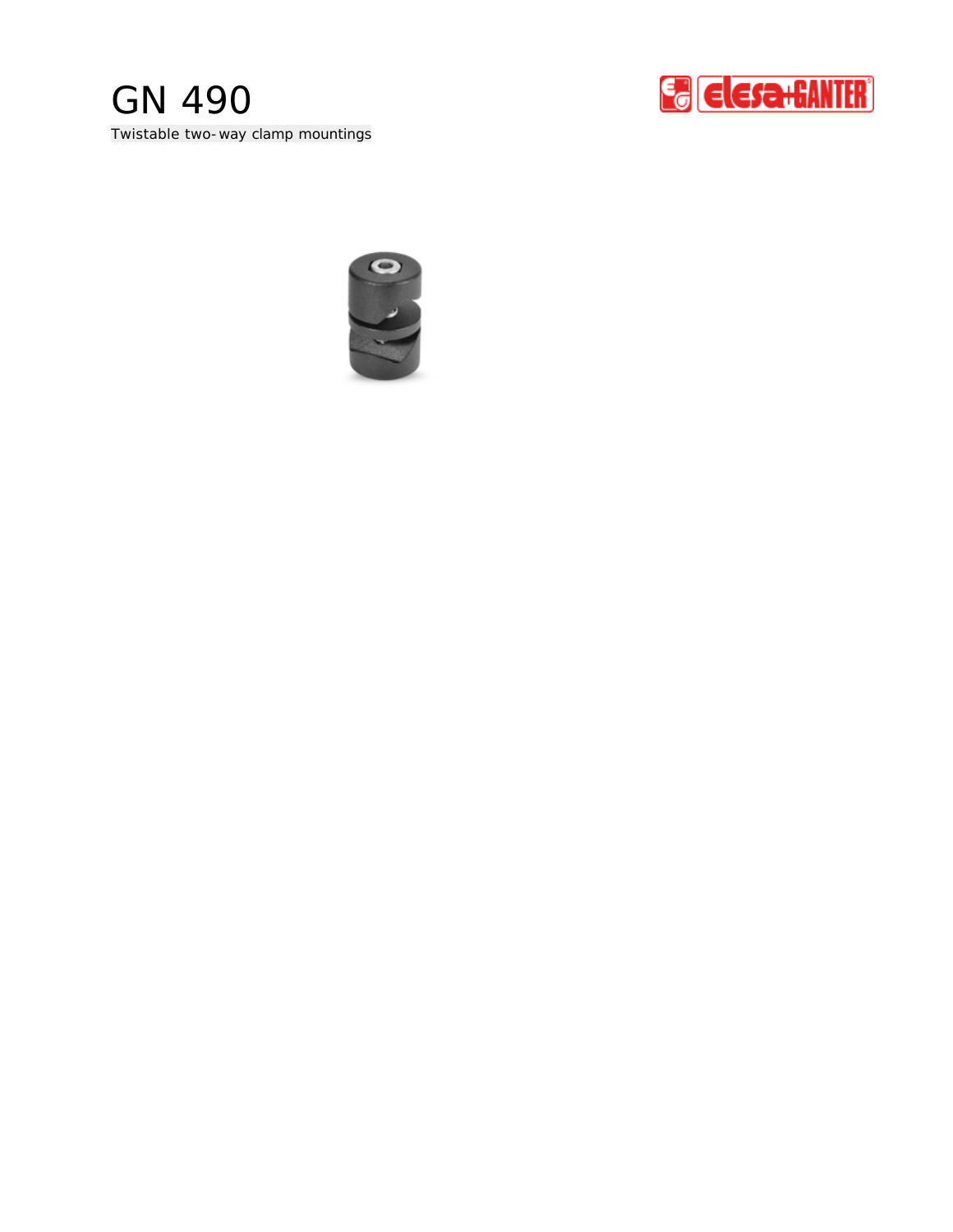



**technical informations** Aluminium. **Material**

### **Finish**

- Version **MT**: matte finish, slide ground.

- Version **SW**: RAL 9005 black colour,matte finish, epoxy resin coating

### **Standard versions available**

- Type **A**: with cylinder head screw DIN 912.

- Type **B**: with adjustable clamping handles GN 300.1.